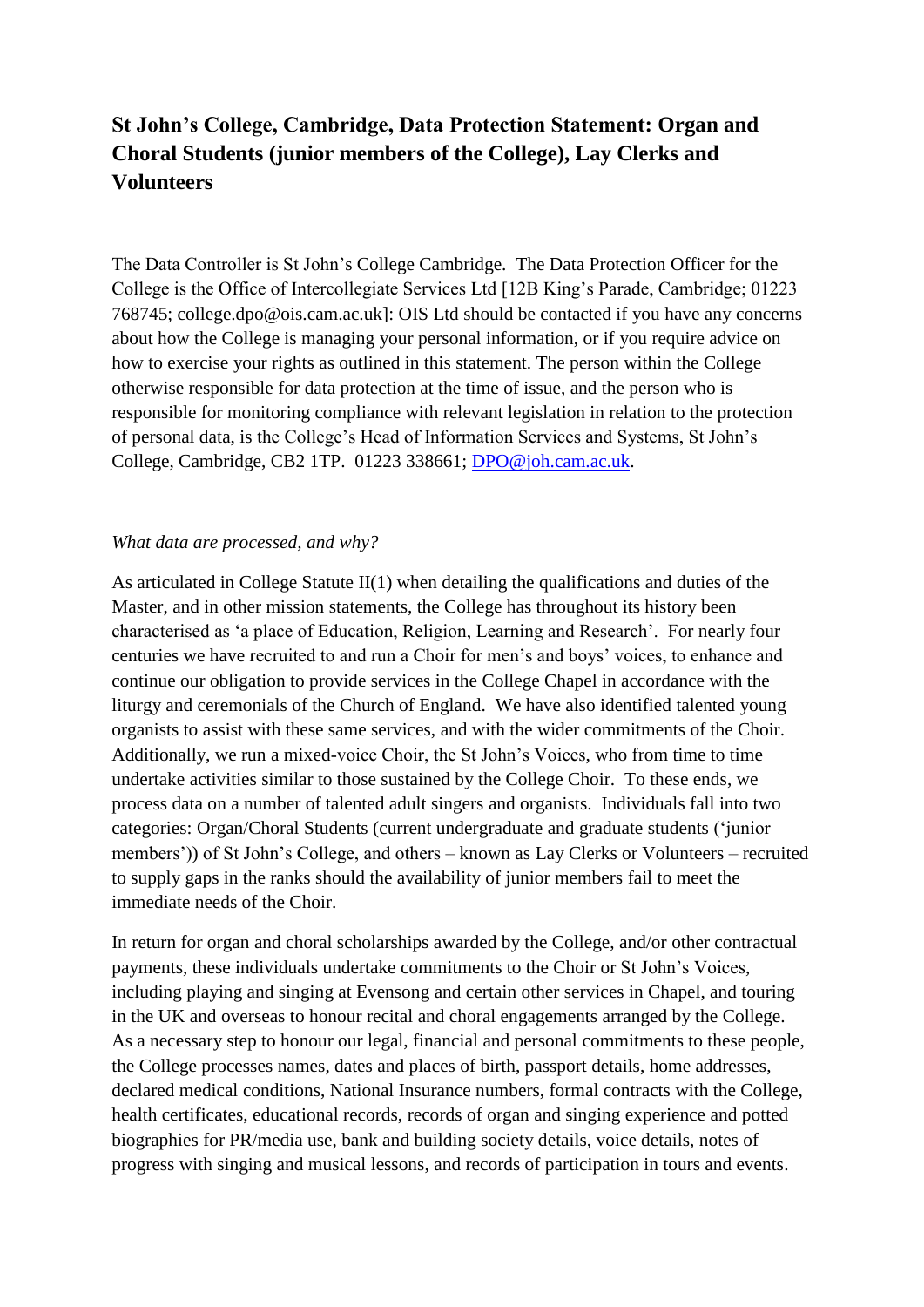## *Where does the data come from?*

The personal data are either created by the College or supplied by the Organist or Chorister, their GP, and the Disclosure and Barring Service.

# *Sharing with Third Parties*

To honour legal commitments and contracts that form part of our obligation to remunerate and care for the Organ/Choral Students, Lay Clerks and Volunteers or members of St John's Voices, and to make contractual arrangements for relevant events and tours, we share some of this data with the following third parties:

The College School, in cases where the adult is appointed to teach/work with members of the School.

Members of the College Council's Choir Advisory Committee (named Fellows and certain members of the Chapel and Choir Office staff).

Members of the College Finance Department, to enable fee payments to be made by electronic transfer.

The Disclosure and Barring Service.

The Police to enable checks to be made for tour licensing purposes.

Travel agents, airlines, insurance companies, and tour promoters, in order to make possible Choir tours.

Concert promoters, recording companies and specialist media outlets, for the promotion of performances, recordings and interviews.

Other than in the limited cases of concert or tour promotion, we do not pass any personal data collected to these ends outside the European Economic Area.

## *Retention of data*

Personal data are deleted or destroyed no later than seven years after a person has left the College/Choir. In the cases of unsuccessful applicants for these positions, data are retained for no more than six months after the date of interview or trial. We retain data for these periods in line with legal obligations and in order to respond to any issues raised by the